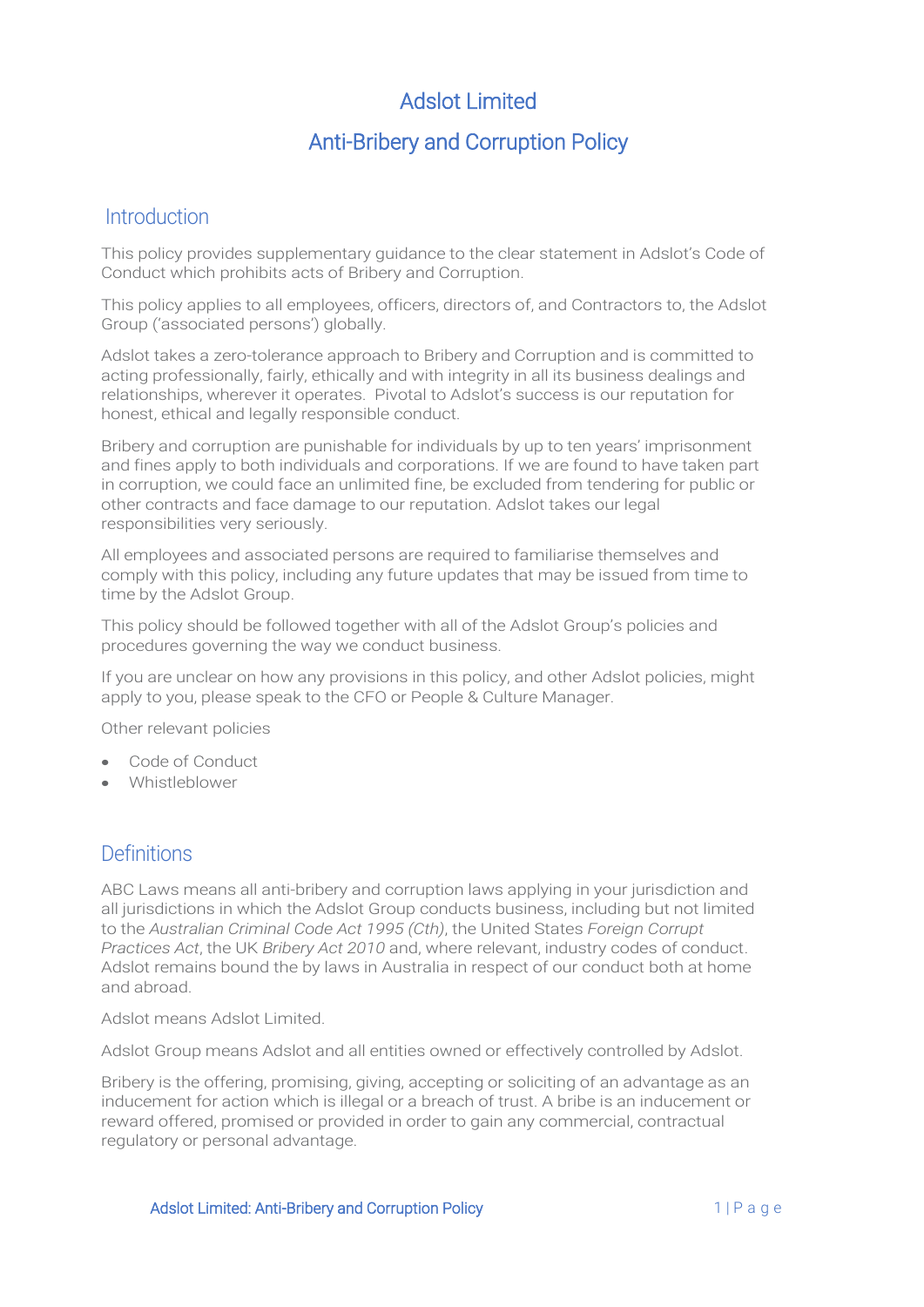Contractor means any third party who represents a member of the Adslot Group or acts with discretion on its behalf.

Corruption means to offer, promise, give, accept or solicit a benefit as an inducement or reward for the misuse of a person's power, office or influence for personal gain; and often involves Bribery.

### Appropriate Conduct

Bribes and kickbacks are strictly prohibited by law and can carry criminal liability. Employees and associated persons of the Adslot Group must comply with all applicable ABC Laws.

DO:

- read, understand and comply with this policy and all other relevant company policies, including those on the giving and receiving of gifts and entertainment and working with the government;
- ensure all gifts, entertainment, donations, sponsorships and any other transactions are appropriately authorised, transparent and accurately recorded in writing;
- perform appropriate due diligence in respect of any Contractor with whom Adslot intends to do business; and
- promptly report any suspicion or knowledge of Bribery or Corruption or other improper conduct relating to this policy.

# Think before you act

If you are asked to make a payment on Adslot's behalf, you should be mindful of what the payment is for and whether the amount is proportionate to the goods or services being provided. Adslot can be held legally responsible for a corrupt payment even when it is made unknowingly through a third party.

In particular, you should be wary of any unusual requests, for example, where a party requests:

- payment before they will sign a contract;
- that a payment be made to a country which is different to where they reside; or
- an unexpected fee to 'facilitate' a service.

If you are uncertain as to whether a particular act constitutes Bribery or Corruption, or if you have any other questions regarding this policy or improper conduct generally, then you should speak with your department head, the CFO or the People & Culture Manager. if you are still uncertain about any particular conduct, then you must report that conduct to the Company Secretary.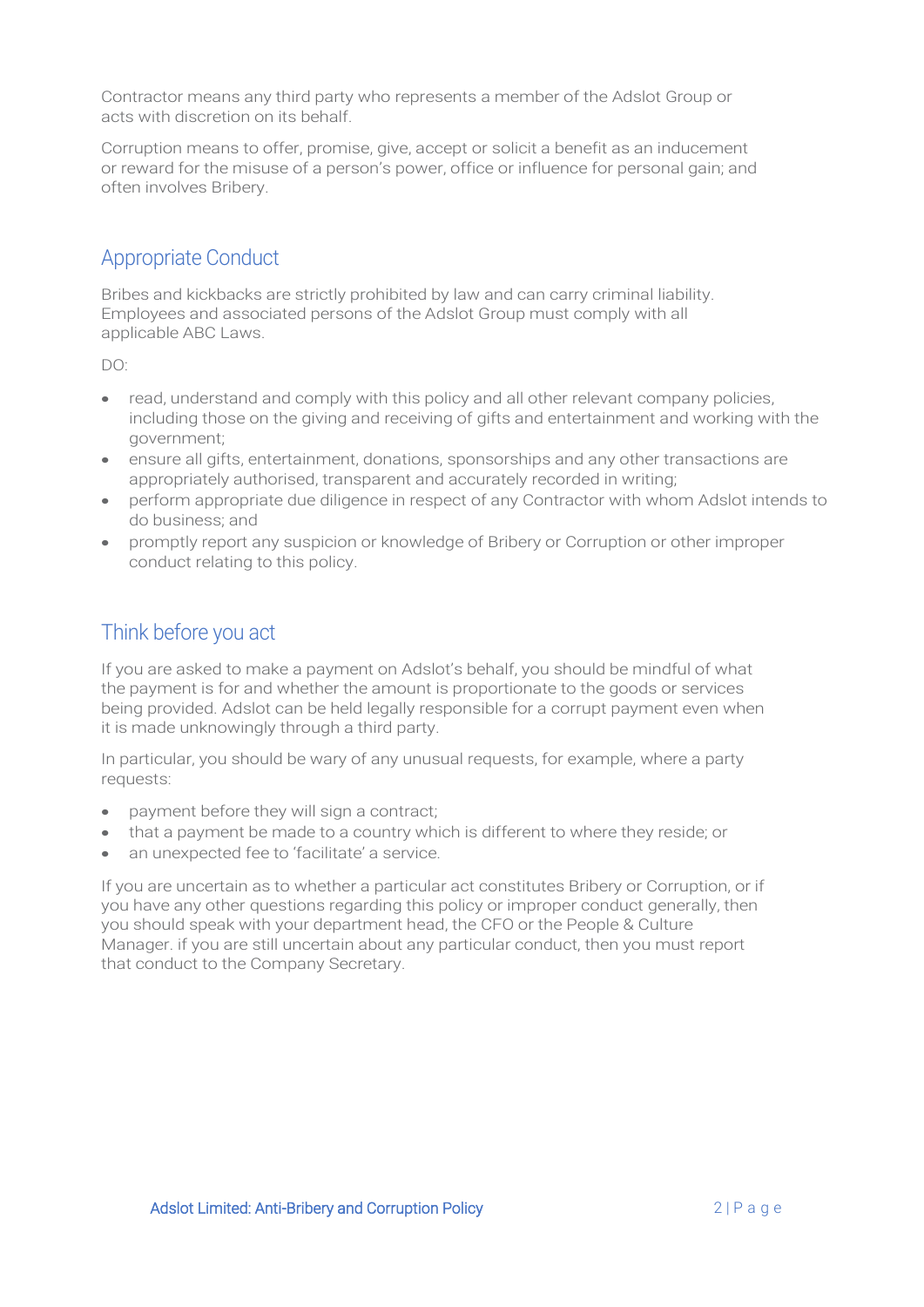# Prohibited Conduct

#### DO NOT

- offer, give or solicit any payment, gift or other benefit to any individual or company on the condition or promise of any business or for any other professional or personal advantage;
- receive, or agree to receive, any payment, gift or other benefit as an inducement to commence or continue any business or 'overlook' any potential legal violations;
- agree to make any contribution to a third party to speed up a government review, application or other administrative or routine process; or
- threaten or retaliate against another employee or Contractor of the Adslot Group, or any other person, who refuses to be part of any act of Bribery or Corruption, or reports in good faith any suspicion or knowledge of such conduct.

### Facilitation Payments

A facilitation payment is a small, unofficial payment made to secure or expedite a routine government action by a government official.

While Adslot acknowledges that facilitation payments can be an acceptable business practice in certain jurisdictions in which the Adslot Group conducts business, all employees and associated persons of the Adslot Group are prohibited from making, or arranging, any facilitation payment in connection with the performance and conduct of Adslot's business regardless of the country in which they conduct their business.

Where a government official has requested a payment, employees or associated persons should ask for further details of the purpose and nature of the payment in writing. If the public official refuses to give these, this should be reported immediately to the CFO [\(cfo@adslot.com\)](mailto:cfo@adslot.com) and Company secretary (company.secretary@adslot.com)

### Political And Charitable Donations

The Adslot Group does not make political contributions. Where local laws and practices permit an organisation to participate in politically related committees or funds, any such involvement by a member of the Adslot Group must be:

- egal:
- approved by the Adslot Board; and
- accurately recorded in the company's annual financial statements.

The Adslot Group makes occasional charitable donations that are legal, transparent and ethical.

Charitable donations made by a member of the Adslot Group must be approved:

- for amounts > \$500, by the Adslot board of directors;
- for amounts <\$500, by an Executive Officer (CEO or CFO); or
- for amounts < \$200, by an Executive Manager (as defined in the Authority Limits),

as appropriate, having regard to your local laws and practices. All such payments must be reflected accurately in the company's annual financial accounts.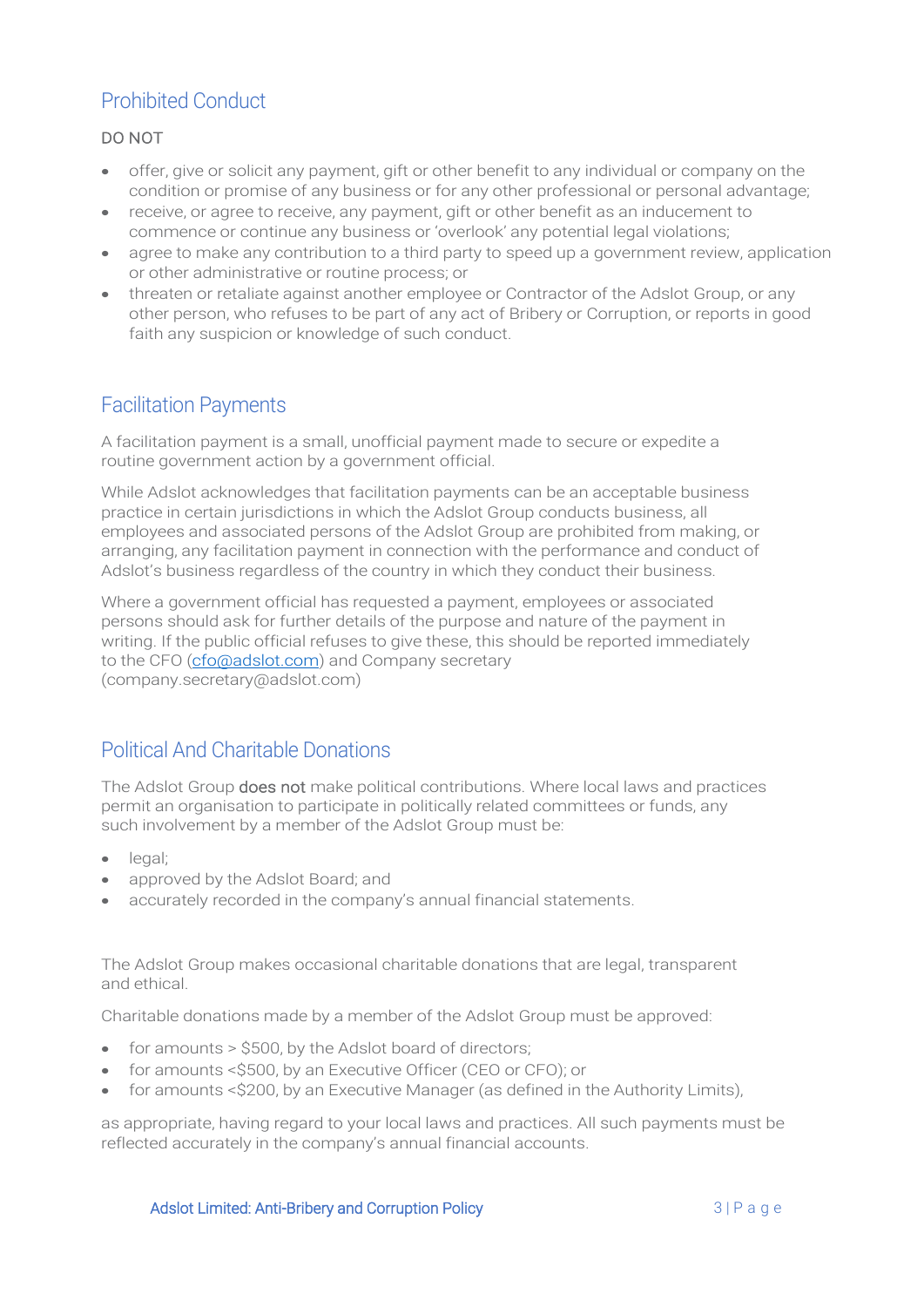## Gifts And Entertainment

While appropriate business gifts and corporate hospitality can be an acceptable way in which to build goodwill and develop business relationships, it is important that any such gifts and entertainment do not, and do not appear to, compromise your ability to make an objective business decision or improperly influence another person in the Adslot Group's business dealings with them.

In giving or receiving any gift or entertainment, you must comply with the approval process set out in this policy and the Adslot Group's Code of Conduct.

The Adslot group permits corporate entertainment, gifts, hospitality and promotional expenditure that is undertaken:

- for the purpose of establishing or maintaining good business relationships;
- to improve the image and reputation of the Adslot Group; or
- to present the Adslot Group's products and services effectively.

And, where they are:

- legal:
- common practice;
- appropriate;
- not excessive in value or frequency:
- recorded:
- withing the recipient's policies; and
- ultimately in accordance with the Adslot Group's Global Gifts and Entertainment Policy.

Any gifts, rewards or entertainment received or offered from clients, public officials, suppliers or other business contacts should be reported to your department manager. In certain circumstances, it may not be appropriate to retain such gifts or be provided with the entertainment and employees and associated persons may be asked to return the gifts to the sender or refuse the entertainment, for example where there could be a real or perceived conflict of interest. As a general rule, small tokens of appreciation, such as flowers or a bottle of wine, may be retained by employees.

If an employee or associated person wishes to provide gifts to suppliers, clients or other business contacts, prior written approval from the department manager is required, together with details of the intended recipients, reasons for the gift and business objective.

Employees and associated persons must supply records and receipts, in accordance with the Adslot Group expenses policy.

However, all employees and associated persons of the Adslot Group are prohibited from accepting any cash or cash equivalent gifts, and from giving gifts and entertainment, or receiving them, in contravention of Adslot's or our clients' or suppliers' policies or the rules of any tender or competitive bidding process.

Adslot appreciates that the practice of giving business gifts varies between countries and regions and what may be normal and acceptable in one region may not be in another. The test to be applied is whether in all the circumstances the gift or hospitality is reasonable and justifiable. The intention behind the gift should always be considered.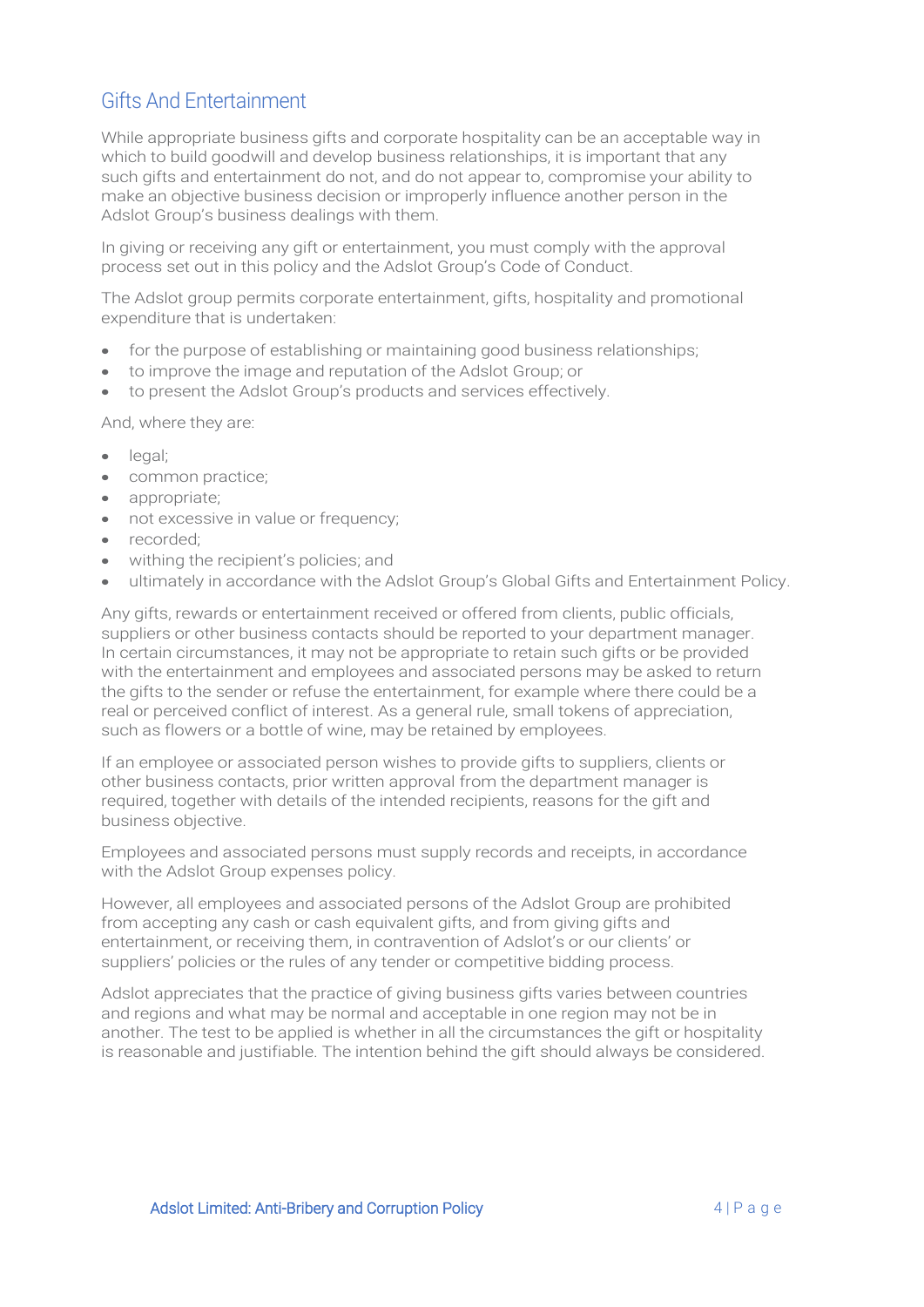## Conflicts of Interest

Adslot will not have any personal or family conflicts of interest within our businesses or with our suppliers or other third parties with whom we do business.

Adslot, as a listed entity, is required to report any related party transactions. For example, the use of the Webfirm services by a Director in another entity.

#### Record Keeping

All members of the Adslot Group must have appropriate internal controls in place, and keep accurate and complete financial records supporting the business reason for making payments to other parties.

Where this policy requires written approval to be given, the CFO shall put in place a process to maintain a register of all such approvals.

All Adslot Group accounts, invoices and other documents and records should be prepared and maintained with strict accuracy and completeness. No accounts must be "off-the-books" for any reason, including to facilitate (or conceal) an improper payment.

#### Policy Implementation

The Adslot Group will continue to monitor the effectiveness of, and compliance with, its internal systems and procedures for the prevention of Bribery and Corruption in carrying on its business.

#### Reporting Known or Suspected Breaches

The Adslot Group depends on its employees and associated persons to ensure that the highest standards of ethical conduct are maintained in all its business dealings. Employees and associated persons are requested to assist the Adslot Group and to remain vigilant in preventing, detecting and reporting bribery.

Employees and associated persons are encouraged to report any concerns they may have to the Adslot Group CFO as soon as possible. Issues that should be reported include:

- any suspected or actual attempts at bribery;
- concerns that other employees or associated persons may be being bribed; or
- concerns that other employees or associated persons may be bribing third parties, such as clients or government officials.

if you do not feel comfortable reporting a matter to the CFO, you should report to a Whistleblower officer in accordance with the Adslot Group's Global whistleblower policy.

Adslot will treat any breach of this policy as serious misconduct, which may lead to disciplinary action, including termination of employment.